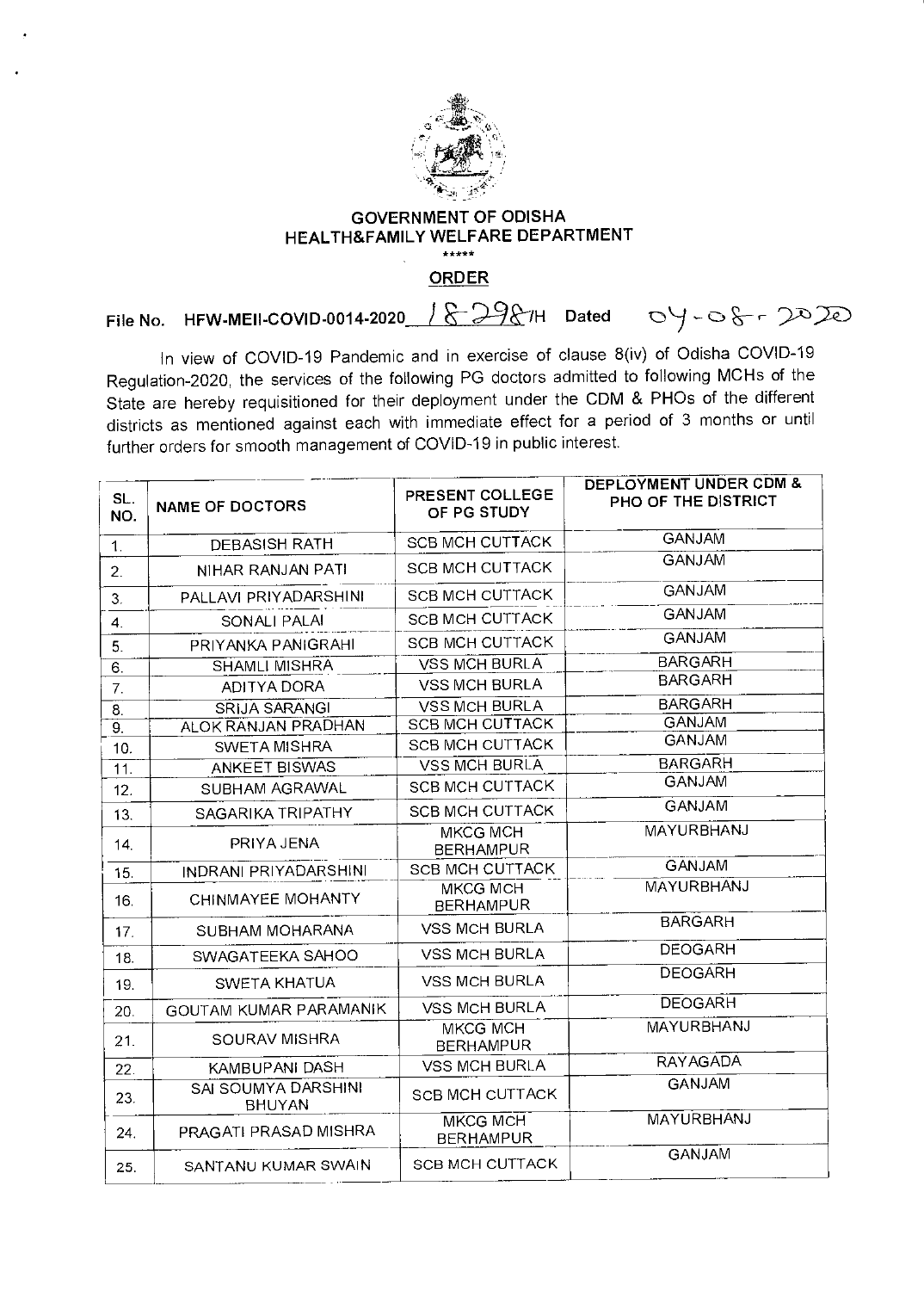| 26.             | PRERANA DAS                           | <b>VSS MCH BURLA</b>                | <b>RAYAGADA</b>   |
|-----------------|---------------------------------------|-------------------------------------|-------------------|
| 27.             | AKANKSHA CHOUDHURY                    | <b>MKCG MCH</b><br><b>BERHAMPUR</b> | MAYURBHANJ        |
| 28.             | <b>RAMA MEHER</b>                     | <b>VSS MCH BURLA</b>                | <b>RAYAGADA</b>   |
| 29.             | <b>RUPALI DIGDARSINI</b>              | <b>SCB MCH CUTTACK</b>              | <b>GANJAM</b>     |
| 30.             | RAMAPADA MOHAPATRA                    | <b>SCB MCH CUTTACK</b>              | <b>GANJAM</b>     |
| 31.             | PRIYABRATA NAYAK                      | <b>SCB MCH CUTTACK</b>              | <b>GANJAM</b>     |
| 32.             | SANTOSH KUMAR BARIK                   | <b>SCB MCH CUTTACK</b>              | <b>GANJAM</b>     |
| 33.             | SUBHRAJYOTI MOHANTY                   | <b>SCB MCH CUTTACK</b>              | <b>GANJAM</b>     |
| 34.             | NILESH SHARMA                         | <b>VSS MCH BURLA</b>                | <b>RAYAGADA</b>   |
| 35.             | <b>JAHANA PARWIN</b>                  | <b>SCB MCH CUTTACK</b>              | <b>GANJAM</b>     |
| 36.             | SOUMYA BHARATI ROUT                   | <b>SCB MCH CUTTACK</b>              | <b>GANJAM</b>     |
| 37 <sub>1</sub> | SMITA DAS                             | <b>SCB MCH CUTTACK</b>              | <b>GANJAM</b>     |
| 38.             | <b>ABHISHEK BISWAL</b>                | <b>SCB MCH CUTTACK</b>              | <b>GANJAM</b>     |
| 39.             | <b>SAURAV DAS</b>                     | <b>MKCG MCH</b>                     | MAYURBHANJ        |
|                 |                                       | <b>BERHAMPUR</b>                    |                   |
| 40.             | SANJANA PANIGRAHI                     | <b>VSS MCH BURLA</b>                | <b>RAYAGADA</b>   |
| 41.             | NISHIREKHA BEHERA                     | <b>MKCG MCH</b><br><b>BERHAMPUR</b> | <b>MAYURBHANJ</b> |
| 42.             | SAI OMM SANTOSH KUMAR<br><b>SAHOO</b> | <b>VSS MCH BURLA</b>                | <b>RAYAGADA</b>   |
| 43.             | <b>BINITA DAS</b>                     | <b>MKCG MCH</b><br><b>BERHAMPUR</b> | MAYURBHANJ        |
| 44.             | <b>ASMITA PRADHAN</b>                 | <b>VSS MCH BURLA</b>                | <b>RAYAGADA</b>   |
| 45.             | SHANTANU DAS                          | <b>VSS MCH BURLA</b>                | <b>RAYAGADA</b>   |
| 46.             | SAFAA TASNEEM                         | <b>SCB MCH CUTTACK</b>              | <b>GANJAM</b>     |
| 47.             | <b>AKSHAY CHAWLA</b>                  | <b>SCB MCH CUTTACK</b>              | <b>GANJAM</b>     |
| 48.             | SASWAT KETAN PADHIAL                  | <b>SCB MCH CUTTACK</b>              | <b>GANJAM</b>     |
| 49.             | PRIYADARSHINI SWAIN                   | <b>SCB MCH CUTTACK</b>              | <b>GANJAM</b>     |
| 50.             | <b>AVISHEK BEHERA</b>                 | <b>SCB MCH CUTTACK</b>              | <b>NUAPADA</b>    |
| 51.             | NIVEDITA BASTIA                       | <b>VSS MCH BURLA</b>                | <b>RAYAGADA</b>   |
| 52.             | <b>SILLA ALISHA PATRO</b>             | <b>SCB MCH CUTTACK</b>              | <b>NUAPADA</b>    |
| 53.             | SNEHA SAHU                            | <b>VSS MCH BURLA</b>                | <b>RAYAGADA</b>   |
| 54.             | SWETAMBARI ACHARYA                    | <b>MKCG MCH</b><br><b>BERHAMPUR</b> | <b>CUTTACK</b>    |
| 55.             | <b>HRISHIKESH</b>                     | MKCG MCH<br><b>BERHAMPUR</b>        | <b>CUTTACK</b>    |
| 56.             | <b>SUNITA SWAIN</b>                   | <b>MKCG MCH</b><br><b>BERHAMPUR</b> | <b>CUTTACK</b>    |
| 57.             | JYOTIRMAYEE BERIHA                    | <b>VSS MCH BURLA</b>                | <b>RAYAGADA</b>   |
| 58.             | PIU NAYAK                             | MKCG MCH<br><b>BERHAMPUR</b>        | <b>CUTTACK</b>    |
| 59.             | SOURAV PARIDA                         | MKCG MCH<br><b>BERHAMPUR</b>        | <b>CUTTACK</b>    |
| 60.             | ADITI ANAMIKA TIRKEY                  | <b>SCB MCH CUTTACK</b>              | <b>NUAPADA</b>    |
| 61.             | PUSPITA SINGH                         | <b>VSS MCH BURLA</b>                | RAYAGADA          |
| 62.             | CHINU PATRA                           | <b>SCB MCH CUTTACK</b>              | <b>NUAPADA</b>    |
| 63.             | <b>MONIKA DAS</b>                     | <b>SCB MCH CUTTACK</b>              | <b>NUAPADA</b>    |
| 64.             | KALPESH KUMAR SONA                    | <b>SCB MCH CUTTACK</b>              | <b>NUAPADA</b>    |
| 65.             | <b>MONALISA SAHU</b>                  | <b>VSS MCH BURLA</b>                | <b>RAYAGADA</b>   |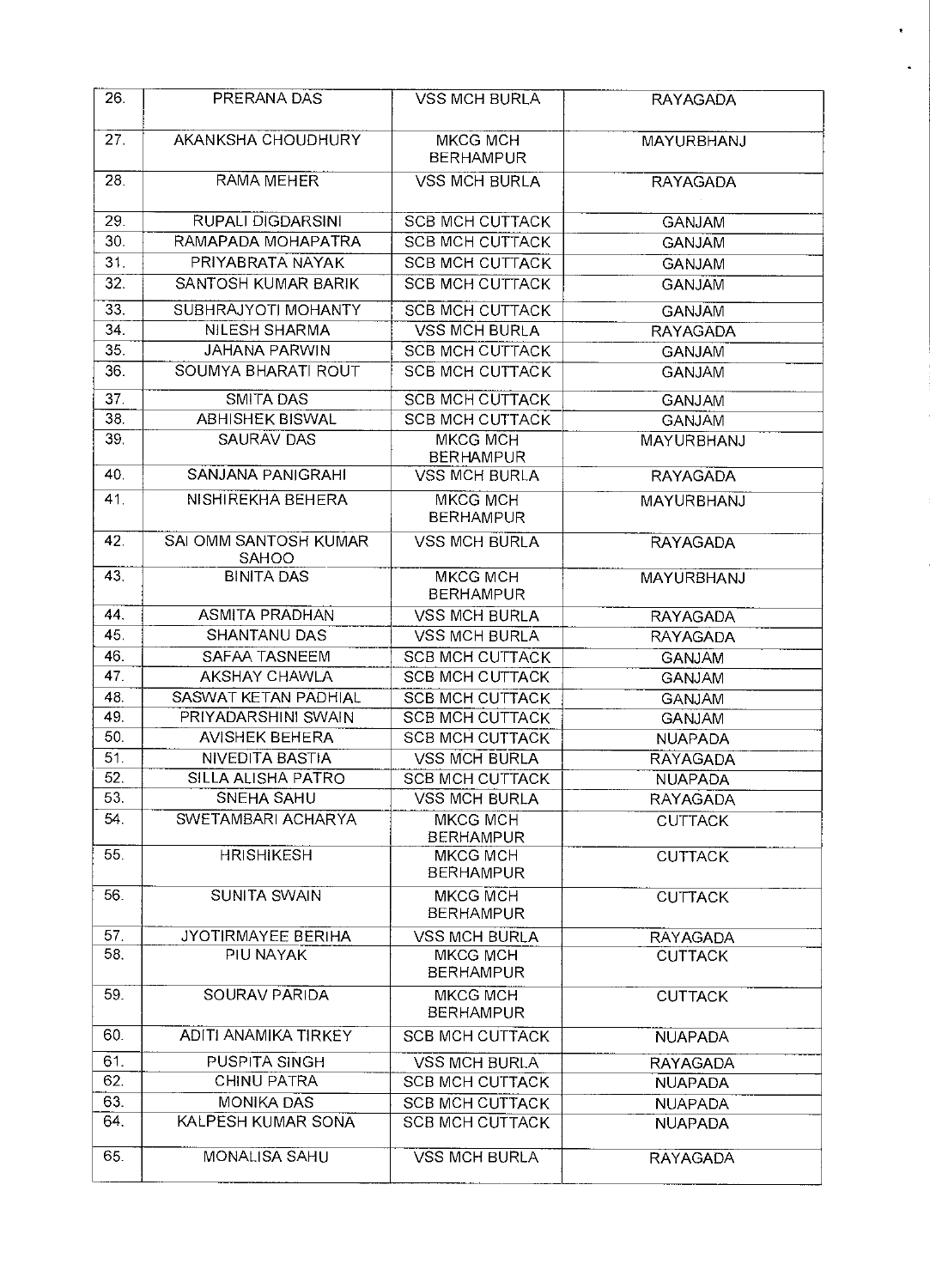| 66.        | SUDHANSU BEHERA                    | <b>MKCG MCH</b><br><b>BERHAMPUR</b> | <b>CUTTACK</b>                   |
|------------|------------------------------------|-------------------------------------|----------------------------------|
| 67.        | SARITA KUMARI SAHU                 | <b>SCB MCH CUTTACK</b>              | <b>PURI</b>                      |
| 68.        | <b>DEBJANI SETH</b>                | <b>VSS MCH BURLA</b>                | <b>RAYAGADA</b>                  |
| 69.        | <b>TAPASWINI MARANDI</b>           | <b>VSS MCH BURLA</b>                | <b>RAYAGADA</b>                  |
| 70.        | <b>MONALISA SABAR</b>              | <b>VSS MCH BURLA</b>                | <b>SAMBALPUR</b>                 |
| 71.        | <b>DIBYA PRAKASH BARIK</b>         | <b>SCB MCH CUTTACK</b>              | <b>PURI</b>                      |
| 72.        | JAYASHREE MALLICK                  | <b>SCB MCH CUTTACK</b>              | <b>PURI</b>                      |
| 73.        | AISHWARYA LAXMI DAS                | MKCG MCH                            | <b>CUTTACK</b>                   |
|            |                                    | <b>BERHAMPUR</b>                    |                                  |
| 74.        | PRATIBHA HEMROM                    | MKCG MCH<br><b>BERHAMPUR</b>        | <b>CUTTACK</b>                   |
| 75.        | <b>TRUPTI DAS</b>                  | <b>MKCG MCH</b><br><b>BERHAMPUR</b> | <b>CUTTACK</b>                   |
| 76.        | SOMA DASH                          | <b>SCB MCH CUTTACK</b>              | <b>PURI</b>                      |
| 77.        | <b>IPSITA PANIGRAHI</b>            | <b>SCB MCH CUTTACK</b>              | <b>PURI</b>                      |
| 78.        | <b>VIKRAMDEV BASKEY</b>            | <b>SCB MCH CUTTACK</b>              | <b>PURI</b>                      |
| 79.        | <b>BIJITATMA SAHOO</b>             | <b>MKCG MCH</b><br><b>BERHAMPUR</b> | <b>CUTTACK</b>                   |
| 80.        | <b>GANESH HANSDAH</b>              | <b>MKCG MCH</b><br><b>BERHAMPUR</b> | <b>MALKANAGIRI</b>               |
| 81.        | <b>SUCHARITA SHA</b>               | <b>MKCG MCH</b><br><b>BERHAMPUR</b> | <b>MALKANAGIRI</b>               |
| 82.        | SHAILJA STTELA OREYA               | <b>MKCG MCH</b><br><b>BERHAMPUR</b> | <b>MALKANAGIRI</b>               |
| 83.        | <b>GAUTAM PANDA</b>                | <b>SCB MCH CUTTACK</b>              | <b>PURI</b>                      |
| 84.        | SUBHRASMITA PRADHAN                | <b>VSS MCH BURLA</b>                | <b>SAMBALPUR</b>                 |
| 85.        | KSHETRA MOHAN CHHATIRA             | <b>SCB MCH CUTTACK</b>              | <b>PURI</b>                      |
| 86.        | DIVYA RANJAN BEHERA                | <b>MKCG MCH</b><br><b>BERHAMPUR</b> | <b>MALKANAGIRI</b>               |
| 87.        | SUSHREE BEHERA                     | <b>VSS MCH BURLA</b>                | SAMBALPUR                        |
| 88.        | <b>MANU MANGAT MARANDI</b>         | <b>SCB MCH CUTTACK</b>              | <b>PURI</b>                      |
| 89.        | PARAMITA DEY                       | <b>MKCG MCH</b><br><b>BERHAMPUR</b> | <b>MALKANAGIRI</b>               |
| 90.        | <b>ARUNA MUNDA</b>                 | <b>VSS MCH BURLA</b>                | SAMBALPUR                        |
| 91.        | PURAB KANT ACHARYA                 | MKCG MCH<br><b>BERHAMPUR</b>        | <b>MALKANAGIRI</b>               |
| 92.        | SANAT DASH SHARMA                  | <b>VSS MCH BURLA</b>                | <b>SAMBALPUR</b>                 |
| 93.        | <b>GOLA SWAIN</b>                  | <b>MKCG MCH</b><br><b>BERHAMPUR</b> | <b>MALKANAGIRI</b>               |
| 94.        | <b>CHAMPAK MEHER</b>               | VSS MCH BURLA                       | <b>SAMBALPUR</b>                 |
| 95.        | ADYA DAS                           | <b>SCB MCH CUTTACK</b>              | <b>PURI</b>                      |
|            |                                    | <b>VSS MCH BURLA</b>                | <b>SAMBALPUR</b>                 |
| 96.        | N SIMPLE SANTI<br>AJIT KUMAR NAYAK | <b>SCB MCH CUTTACK</b>              | <b>NAYAGARH</b>                  |
| 97.<br>98. | RASHMI RANI PRADHAN                | MKCG MCH                            | <b>MALKANAGIRI</b>               |
|            |                                    | <b>BERHAMPUR</b>                    |                                  |
| 99.        | <b>MANASWINI DAS</b>               | MKCG MCH<br><b>BERHAMPUR</b>        | <b>MALKANAGIRI</b>               |
| 100.       | <b>TONIMA ACHARYA</b>              | <b>VSS MCH BURLA</b>                | <b>SAMBALPUR</b>                 |
| 101.       | SOUMYARANJAN JENA                  | <b>SCB MCH CUTTACK</b>              | <b>NAYAGARH</b>                  |
| 102        | CHITTRANJAN PRADHAN                | MKCG MCH                            | <b>BOUDH</b>                     |
| 103        | SIDHARTHA PANIGRAHI                | MKCG MCH                            | <b>BOUDH</b>                     |
| 104        | JAJNADATTA KAR                     | MKCG MCH                            | <b>BOUDH</b><br><b>KALAHANDI</b> |
| 105        | AISHWARYA BAHINIPATY               | MKCG MCH                            |                                  |

 $\ddot{\cdot}$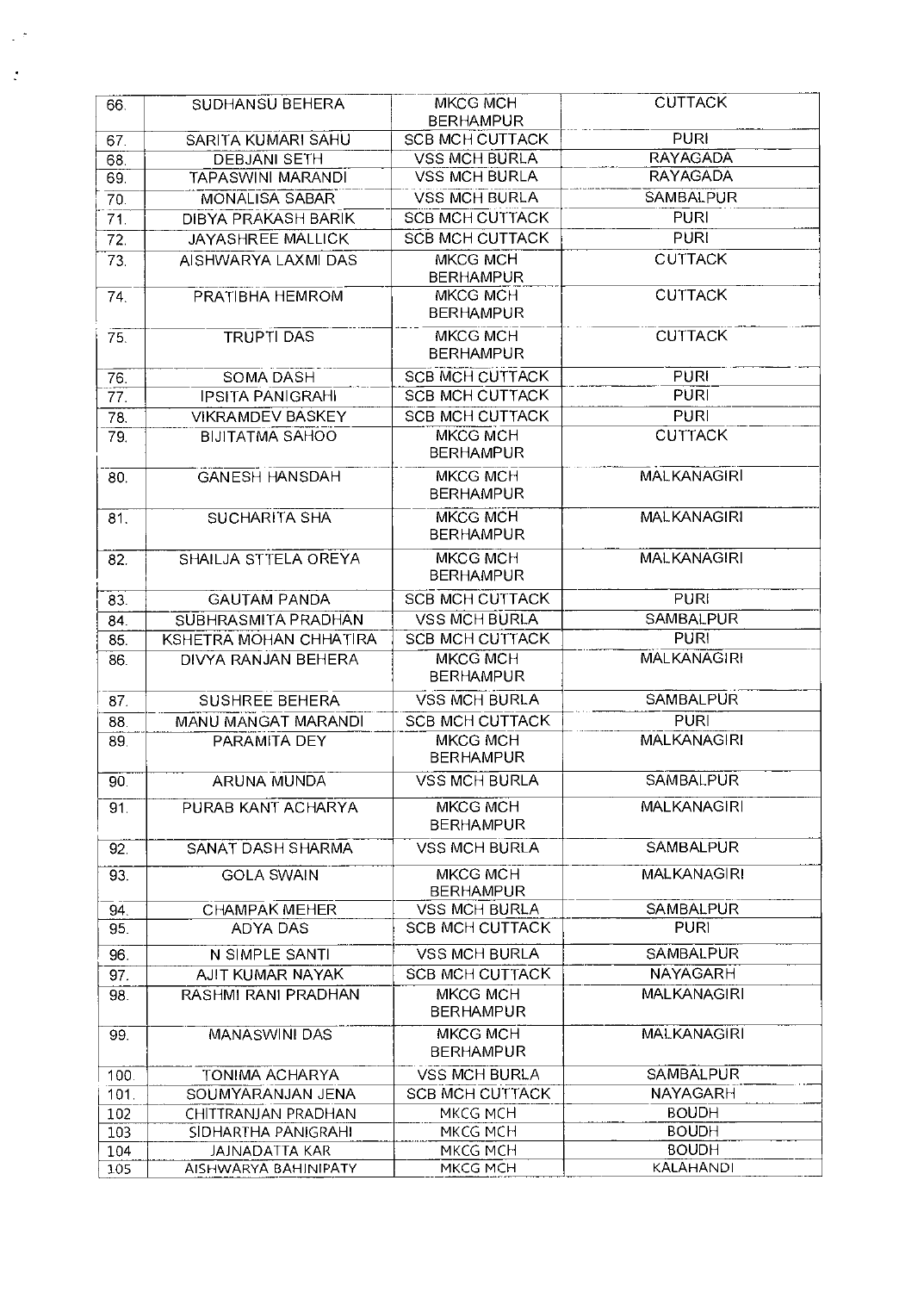| 106              | LOPITA NAYAK                                    | <b>MKCG MCH</b> | <b>KALAHANDI</b>   |
|------------------|-------------------------------------------------|-----------------|--------------------|
| 107              | SWADHINATA SAHOO                                | MKCG MCH        | <b>KALAHANDI</b>   |
| 108              | UTSAV KUMAR SENAPATI                            | <b>MKCG MCH</b> | <b>KALAHANDI</b>   |
| 109              | SOUMYARANJAN MISHRA                             | <b>MKCG MCH</b> | <b>KALAHANDI</b>   |
| 110              | BIJAYALAXMI PANDA                               | MKCG MCH        | <b>KANDHAMAL</b>   |
| 111              | SHANIGARAPU VIKRAM                              | MKCG MCH        | <b>KANDHAMAL</b>   |
|                  |                                                 |                 |                    |
| 112              | <b>MITRANKIRATHI</b>                            | MKCG MCH        | <b>KANDHAMAL</b>   |
| 113              | SNIGDHA DAS                                     | <b>MKCG MCH</b> | KANDHAMAL          |
| 114              | <b>GOURI SANKAR SABAT</b>                       | MKCG MCH        | <b>KANDHAMAL</b>   |
| 115              | KULADEEP SETHY                                  | <b>MKCG MCH</b> | <b>KANDHAMAL</b>   |
| 116              | <b>ANU PRIYA</b>                                | MKCG MCH        | <b>KANDHAMAL</b>   |
| 117              | SHWETA MOHANTY                                  | <b>MKCG MCH</b> | <b>KANDHAMAL</b>   |
| 118              | AISHWARYA SAHU                                  | <b>MKCG MCH</b> | <b>KANDHAMAL</b>   |
| 119              | DEEPAK BHARAJ                                   | MKCG MCH        | <b>KANDHAMAL</b>   |
| 120              | PRANATI KUMARI BEHERA                           | <b>MKCG MCH</b> | <b>KORAPUT</b>     |
| 121              | MUDAVATH TEJASWINI                              | <b>MKCG MCH</b> | <b>KORAPUT</b>     |
|                  |                                                 |                 |                    |
| 122              | DEEPIKA MISHRA                                  | <b>MKCG MCH</b> | <b>KORAPUT</b>     |
| $\overline{123}$ | SANGHAMITRA PATRA                               | <b>MKCG MCH</b> | KORAPUT            |
| 124              | <b>SNEHASINI DASH</b>                           | MKCG MCH        | KORAPUT            |
| 125              | <b>SURYA KUMAR BISWAL</b>                       | <b>MKCG MCH</b> | <b>KORAPUT</b>     |
| 126              | POONAM BARAL                                    | <b>MKCG MCH</b> | <b>KORAPUT</b>     |
| 127              | <b>ASUTOSH PADHY</b>                            | MKCG MCH        | <b>KORAPUT</b>     |
| 128              | SUBRAT KUMAR TRIPATHY                           | MKCG MCH        | KORAPUT            |
| 129              | <b>JYOTIRANJAN SAHOO</b>                        | MKCG MCH        | KORAPUT            |
| 130              | <b>MONIKA KUNJAM</b>                            | MKCG MCH        | <b>KORAPUT</b>     |
| 131              | <b>VEERA YASWANTH LAKSHMI</b><br><b>SAINATH</b> | MKCG MCH        | <b>KORAPUT</b>     |
| 132              | SURESH AMAL CHAND                               | <b>MKCG MCH</b> | RGH, ROURKELA      |
| 133              | SAMVAB MISHRA                                   | <b>MKCG MCH</b> | RGH, ROURKELA      |
| 134              | ANUJ SAXENA                                     | MKCG MCH        | RGH, ROURKELA      |
| 135              | PRATIVA BEHERA                                  | MKCG MCH        | <b>MALKANAGIRI</b> |
| 136              | ANKITA KUMARI                                   | <b>MKCG MCH</b> | MAYURBHANJ         |
| 137              | <b>ABHISEK DASH</b>                             | <b>MKCG MCH</b> | MAYURBHANJ         |

ţ.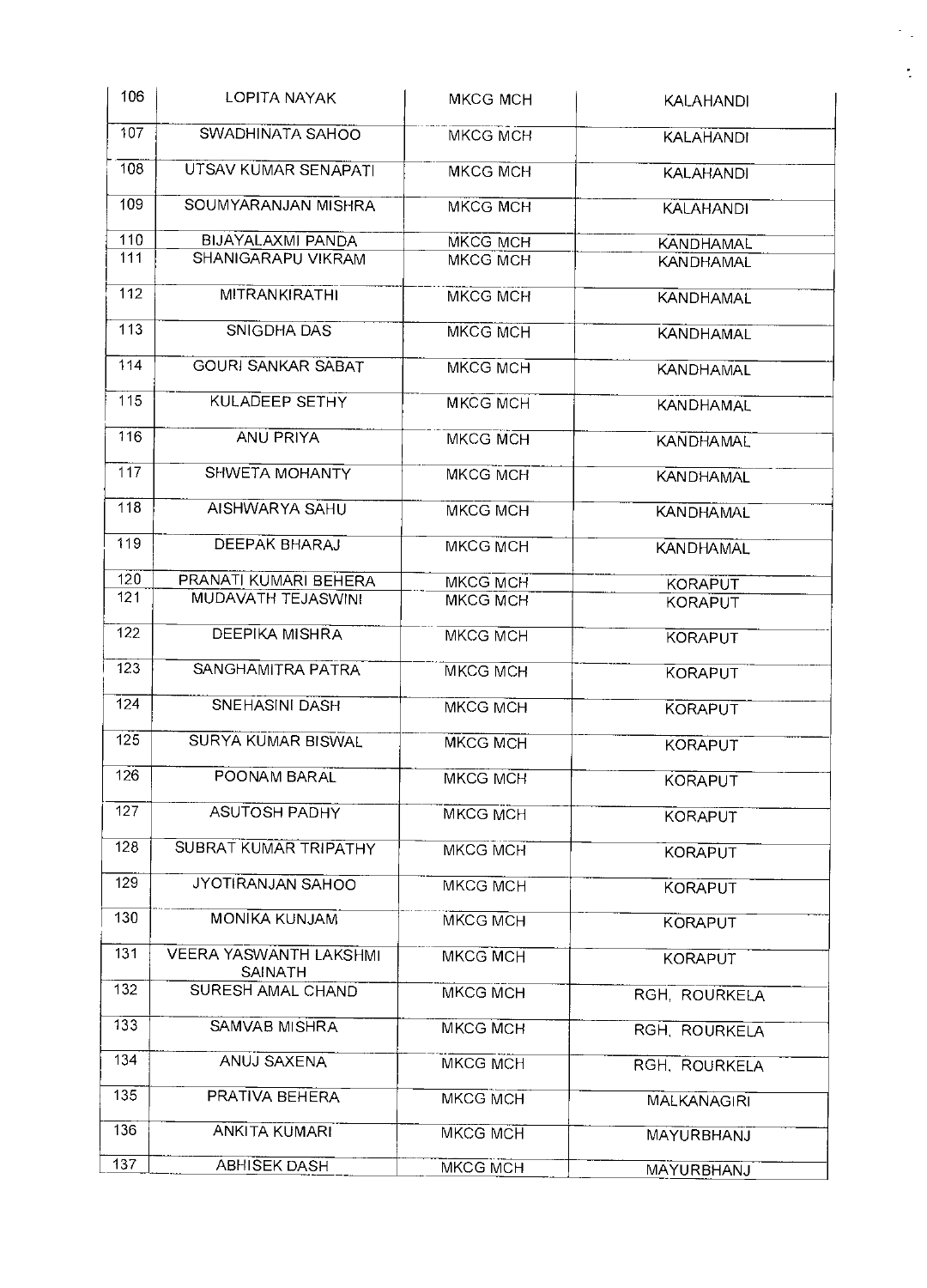| 138 | ASHUTOSH ROUT                              | <b>SCB MCH</b> | <b>NAYAGARH</b>  |
|-----|--------------------------------------------|----------------|------------------|
| 139 | <b>MANORANJAN SWAIN</b>                    | <b>SCB MCH</b> | <b>ANGUL</b>     |
| 140 | SANDEEP KUMAR PRUSTY                       | <b>SCB MCH</b> | <b>ANGUL</b>     |
| 141 | PUNYATOYA SAMAL                            | <b>SCB MCH</b> | <b>ANGUL</b>     |
| 142 | ANSHUMAN DASH                              | <b>SCB MCH</b> | <b>ANGUL</b>     |
| 143 | <b>ANIKET DASH</b>                         | <b>SCB MCH</b> | <b>ANGUL</b>     |
| 144 | <b>BINAYA KUMAR MUDULI</b>                 | <b>SCB MCH</b> | <b>BALASORE</b>  |
| 145 | CHUMKIRANI NANDA                           | <b>SCB MCH</b> | <b>BALASORE</b>  |
| 146 | <b>IPSITA SAHOO</b>                        | <b>SCB MCH</b> | <b>BALASORE</b>  |
| 147 | PADMINI PRIYADARSHINI<br><b>RATH</b>       | <b>SCB MCH</b> | <b>BALASORE</b>  |
| 148 | <b>SRUTI RANA</b>                          | <b>SCB MCH</b> | <b>BALASORE</b>  |
| 149 | AMIYA KUMAR SAHU                           | <b>SCB MCH</b> | <b>BALASORE</b>  |
| 150 | SMRITI SAMIKSHYA NAYAK                     | <b>SCB MCH</b> | <b>BALASORE</b>  |
| 151 | <b>MADHUSMITA SAHOO</b>                    | <b>SCB MCH</b> | <b>BALASORE</b>  |
| 152 | <b>JYOTIREKHA MISHRA</b>                   | <b>SCB MCH</b> | <b>BALASORE</b>  |
| 153 | <b>ANWESHA MOHANTY</b>                     | <b>SCB MCH</b> | <b>BALASORE</b>  |
| 154 | PREMCHAND PARIDA                           | <b>SCB MCH</b> | <b>BHADRAK</b>   |
| 155 | SUJEET KUMAR SINGH                         | <b>SCB MCH</b> | <b>BHADRAK</b>   |
| 156 | <b>RITIK KUMAR DAS</b><br><b>MOHAPATRA</b> | <b>SCB MCH</b> | <b>BHADRAK</b>   |
|     | SATARUPA MAHARATHI                         | <b>SCB MCH</b> | <b>BHADRAK</b>   |
| 157 | SMRUTI SNIGDHA SAHOO                       | <b>SCB MCH</b> | <b>BHADRAK</b>   |
| 158 | N MAHESHWARI                               | <b>SCB MCH</b> | <b>DHENKANAL</b> |
| 159 | PREETY KUMARI                              | <b>SCB MCH</b> | <b>DHENKANAL</b> |
| 160 |                                            |                |                  |
| 161 | MOUSUMEE SENAPATI                          | <b>SCB MCH</b> | <b>DHENKANAL</b> |
| 162 | SUBHALAXMI MAHAPATRA                       | <b>SCB MCH</b> | DHENKANAL        |
|     | <b>ANWESHA DAS</b>                         | <b>SCB MCH</b> | DHENKANAL        |
| 163 |                                            |                |                  |
|     | <b>DEEPAK KUMAR BEHERA</b>                 | <b>SCB MCH</b> | DHENKANAL        |
| 164 | <b>REENA SAHU</b>                          | <b>SCB MCH</b> | DHENKANAL        |
| 165 |                                            |                |                  |
|     | <b>SAIRAJA BEHERA</b>                      | <b>SCB MCH</b> | <b>GAJAPATI</b>  |
| 166 |                                            |                |                  |
|     | RAJ KIRAN DASH                             | <b>SCB MCH</b> | <b>GAJAPATI</b>  |
| 167 |                                            |                | <b>GAJAPATI</b>  |
|     | <b>SATWIK ROUTRAY</b>                      | <b>SCB MCH</b> |                  |
| 168 | ALOK KUMAR BEHERA                          | <b>SCB MCH</b> | <b>GAJAPATI</b>  |
|     |                                            |                |                  |
| 169 | RAJ BHOJWANI                               | <b>SCB MCH</b> | <b>GAJAPATI</b>  |
| 170 |                                            |                |                  |
|     | SOUMYA RANJAN MISHRA                       | <b>SCB MCH</b> | <b>GAJAPATI</b>  |
| 171 |                                            |                |                  |
|     | RAJAT KUMAR BEHERA                         | <b>SCB MCH</b> | <b>GAJAPATI</b>  |
| 172 |                                            |                |                  |
|     | RINU SOI                                   | <b>SCB MCH</b> | <b>GAJAPATI</b>  |
| 173 |                                            |                |                  |
|     | <b>BHAGYASHREE JENA</b>                    | <b>SCB MCH</b> | <b>GAJAPATI</b>  |
| 174 |                                            |                |                  |
|     | SAYED MOHAMMED ASFAQUE                     | <b>SCB MCH</b> | <b>GAJAPATI</b>  |
| 175 | <b>AAMIR</b>                               |                |                  |
|     | PRATYUSH KASHYAP PANDA                     | <b>SCB MCH</b> | <b>GAJAPATI</b>  |
| 176 | CHINMAYEE APATA                            | <b>SCB MCH</b> | <b>GAJAPATI</b>  |
| 177 |                                            |                |                  |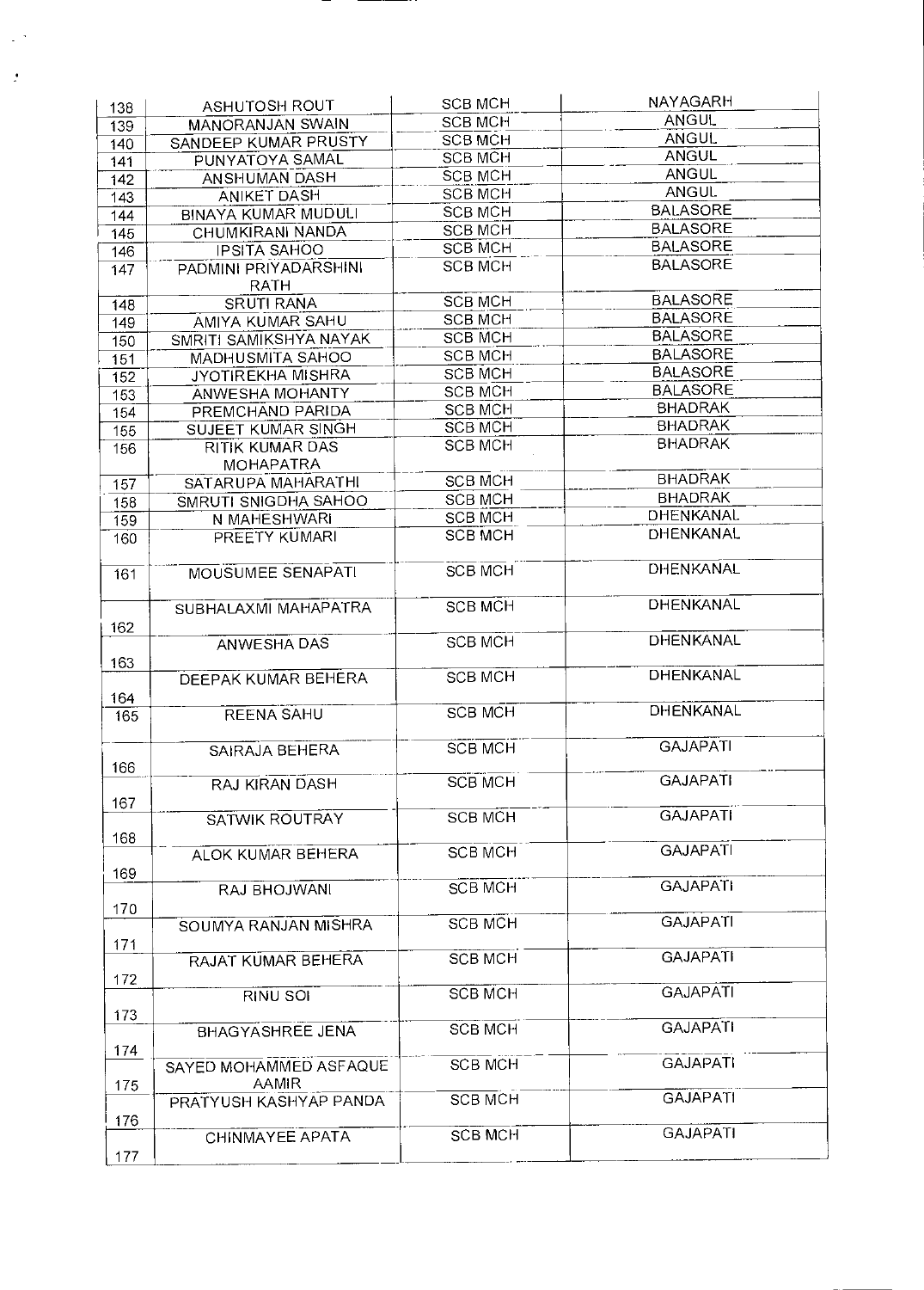| 178 | DEVIDUTTA RAMANI RANJAN<br>ROUT | <b>SCB MCH</b> | <b>GAJAPATI</b>      |
|-----|---------------------------------|----------------|----------------------|
| 179 | ROSHAN KANHEYA LENKA            | <b>SCB MCH</b> | <b>GAJAPATI</b>      |
| 180 | <b>DHIRAMAYEE BEHERA</b>        | <b>SCB MCH</b> | <b>GAJAPATI</b>      |
| 181 | <b>RUPA GUPTA</b>               | <b>SCB MCH</b> | <b>JAGATSINGHPUR</b> |
| 182 | <b>BINAYA KUMAR MISHRA</b>      | <b>SCB MCH</b> | <b>JAGATSINGHPUR</b> |
| 183 | ALOKABANDHU NAYAK               | <b>SCB MCH</b> | <b>JAGATSINGHPUR</b> |
| 184 | ANWESHA MOHANTY                 | <b>SCB MCH</b> | <b>JAGATSINGHPUR</b> |
| 185 | SWETAPADMA NAYAK                | <b>SCB MCH</b> | <b>JAGATSINGHPUR</b> |
| 186 | <b>TUSHAR MANOHARI</b>          | <b>SCB MCH</b> | <b>JAJPUR</b>        |
| 187 | <b>BISWAJEET MISHRA</b>         | <b>SCB MCH</b> | <b>JAJPUR</b>        |
| 188 | JYOTI PRAKASH MOHAPATRA         | <b>SCB MCH</b> | <b>JAJPUR</b>        |
| 189 | PRIYADARSINI SINGH              | <b>SCB MCH</b> | <b>JAJPUR</b>        |
| 190 | <b>IPSITA MOHAPATRA</b>         | <b>SCB MCH</b> | <b>JAJPUR</b>        |
| 191 | SURAJ ETHIRAJ                   | <b>SCB MCH</b> | <b>JAJPUR</b>        |
| 192 | AMIT KUMAR PATEL                | <b>SCB MCH</b> | <b>JAJPUR</b>        |
| 193 | RAMESWARI DAS                   | <b>SCB MCH</b> | <b>KENDRAPARA</b>    |
| 194 | SUSHREESMITA BEHERA             | <b>SCB MCH</b> | <b>KENDRAPARA</b>    |
| 195 | SASWATI PATTANAIK               | <b>SCB MCH</b> | <b>KENDRAPARA</b>    |
| 196 | SANTOSHI SHAMAD                 | <b>SCB MCH</b> | <b>KENDRAPARA</b>    |
| 197 | SOMYA SUCHARITA PANDA           | <b>SCB MCH</b> | <b>KEONJHAR</b>      |
| 198 | JYOTI PRAKASH PARIDA            | SCB MCH        | <b>KEONJHAR</b>      |
| 199 | ANIL KUMAR BEHERA               | <b>SCB MCH</b> | <b>KEONJHAR</b>      |
| 200 | NIKHILA BHATT                   | SCB MCH        | <b>KEONJHAR</b>      |
| 201 | PRIYAMBADA SUBUDHI              | <b>SCB MCH</b> | <b>KEONJHAR</b>      |
| 202 | ABHISEK KUMAR SARANGI           | <b>SCB MCH</b> | <b>KHORDHA</b>       |
| 203 | PRADOSH SAMAL                   | <b>SCB MCH</b> | <b>KHORDHA</b>       |
| 204 | ASHIT KUMAR PRADHAN             | <b>SCB MCH</b> | <b>KHORDHA</b>       |
| 205 | RAGHAB LOCHAN PANIGRAHY         | <b>SCB MCH</b> | <b>KHORDHA</b>       |
| 206 | <b>MONICA DAS</b>               | <b>SCB MCH</b> | <b>KHORDHA</b>       |
| 207 | <b>FALAK NAAZ</b>               | <b>SCB MCH</b> | <b>KHORDHA</b>       |
| 208 | SUDEEPT KHANDUAL                | <b>SCB MCH</b> | <b>KHORDHA</b>       |
| 209 | <b>VIKASH KUMAR DUBEY</b>       | <b>SCB MCH</b> | <b>KHORDHA</b>       |

 $\epsilon_{\rm{th}}$ 

 $\tilde{\zeta}$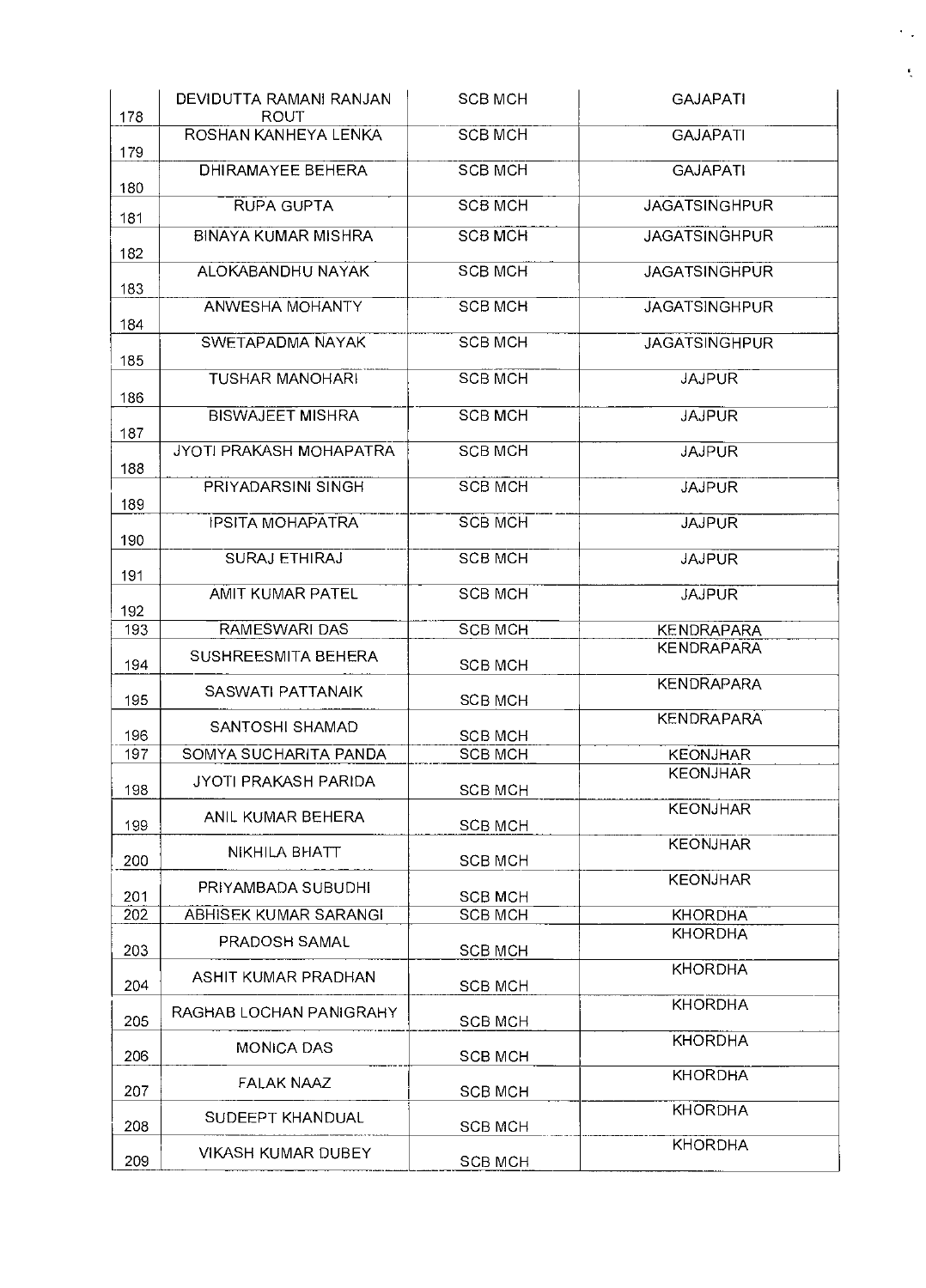|     | LIPSA TRIPATHY             |                      | <b>KHORDHA</b>                  |
|-----|----------------------------|----------------------|---------------------------------|
| 210 |                            | <b>SCB MCH</b>       |                                 |
| 211 | <b>MOUSUMI BISWAS</b>      | <b>SCB MCH</b>       | <b>KHORDHA</b>                  |
| 212 | SWARNA PRAVA PANDA         | <b>SCB MCH</b>       | <b>NAWARANGPUR</b>              |
|     | PEPSE PRADHAN              |                      | NAWARANGPUR                     |
| 213 |                            | <b>SCB MCH</b>       | <b>NAWARANGPUR</b>              |
| 214 | <b>INDRANI DAS</b>         | <b>SCB MCH</b>       |                                 |
|     | ARSHA SANTHOSH             |                      | <b>NAWARANGPUR</b>              |
| 215 |                            | <b>SCB MCH</b>       |                                 |
| 216 | <b>SEEMA BISWAL</b>        | <b>SCB MCH</b>       | NAWARANGPUR                     |
| 217 | KAMALA LOCHAN MAHAPATRA    | <b>SCB MCH</b>       | NAYAGARH                        |
|     | MINARVA MANJITA            |                      | <b>NAYAGARH</b>                 |
| 218 | SATAPATHY                  | <b>SCB MCH</b>       |                                 |
|     | KUMARI PRIYANKA            |                      | <b>NAYAGARH</b>                 |
| 219 |                            | <b>SCB MCH</b>       |                                 |
| 220 | KALPANA BADWAL             | <b>SCB MCH</b>       | <b>NAYAGARH</b>                 |
|     | RAHUL G J                  |                      | <b>NAYAGARH</b>                 |
| 221 |                            | <b>SCB MCH</b>       |                                 |
| 222 | RAMSWAROOP HOTA            | <b>SCB MCH</b>       | <b>NAYAGARH</b>                 |
| 223 | SAROJ KUMAR MOHANTY        | VIMSAR, BURLA        | <b>BALANGIR</b>                 |
| 224 | AMIT                       | VIMSAR, BURLA        | <b>BALANGIR</b>                 |
| 225 | RAJASHREE BHOI             | VIMSAR, BURLA        | <b>BALANGIR</b>                 |
| 226 | KAMAL DALMIA               | VIMSAR, BURLA        | <b>BALANGIR</b>                 |
| 227 | SNIGDHA PATEL              | VIMSAR, BURLA        | <b>BALANGIR</b>                 |
| 228 | <b>ABHILASH DASH</b>       | VIMSAR, BURLA        | <b>BALANGIR</b>                 |
| 229 | DIPALI MOHAPATRA           | VIMSAR, BURLA        | <b>BALANGIR</b>                 |
| 230 | ANIRBAN SAHA               | VIMSAR, BURLA        | <b>BALANGIR</b>                 |
| 231 | AYASHA NAYAK               | VIMSAR, BURLA        | <b>JHARSUGUDA</b>               |
|     |                            |                      | <b>JHARSUGUDA</b>               |
| 232 | SUDESHNA ROUT              | VIMSAR, BURLA        |                                 |
|     | <b>VAIBHAV BALAKRISHNA</b> |                      | <b>JHARSUGUDA</b>               |
| 233 | <b>GOWDA</b>               | VIMSAR, BURLA        |                                 |
|     |                            |                      | <b>JHARSUGUDA</b>               |
| 234 | SUMANTA KUMAR SAHU         | VIMSAR, BURLA        |                                 |
|     |                            |                      | <b>JHARSUGUDA</b>               |
| 235 | ALOK NATH SAMAL            | VIMSAR, BURLA        |                                 |
| 236 | DHANANJAY RATHORE          | VIMSAR, BURLA        | <b>JHARSUGUDA</b>               |
|     |                            |                      | <b>JHARSUGUDA</b>               |
| 237 | SUDIPTA KUMAR RAM          | VIMSAR, BURLA        |                                 |
|     | SARADA PRASANNA            |                      | <b>SAMBALPUR</b>                |
| 238 | KHANDUAL                   | VIMSAR, BURLA        |                                 |
| 239 | <b>SEMIL SANKAR</b>        | <b>VIMSAR, BURLA</b> | SAMBALPUR                       |
| 240 | RANJAN KUMAR SAMAL         | VIMSAR, BURLA        | <b>SUBARNAPUR</b>               |
|     |                            |                      | <b>SUBARNAPUR</b>               |
| 241 | ELEENA MOHAPATRA           | VIMSAR, BURLA        |                                 |
|     |                            |                      | <b>SUBARNAPUR</b>               |
| 242 | TONY MATHEW AUSTIN         | VIMSAR, BURLA        |                                 |
| 243 | <b>ZIDDI LINGGI</b>        | VIMSAR, BURLA        | SUNDARGARH<br><b>SUNDARGARH</b> |
| 244 | TOM GEO JAMES              | VIMSAR, BURLA        |                                 |
|     |                            |                      | <b>SUNDARGARH</b>               |
| 245 | KODAVATHU SIVANAIK         | VIMSAR, BURLA        |                                 |
|     |                            |                      | <b>SUNDARGARH</b>               |
| 246 | SANSINA N                  | VIMSAR, BURLA        |                                 |